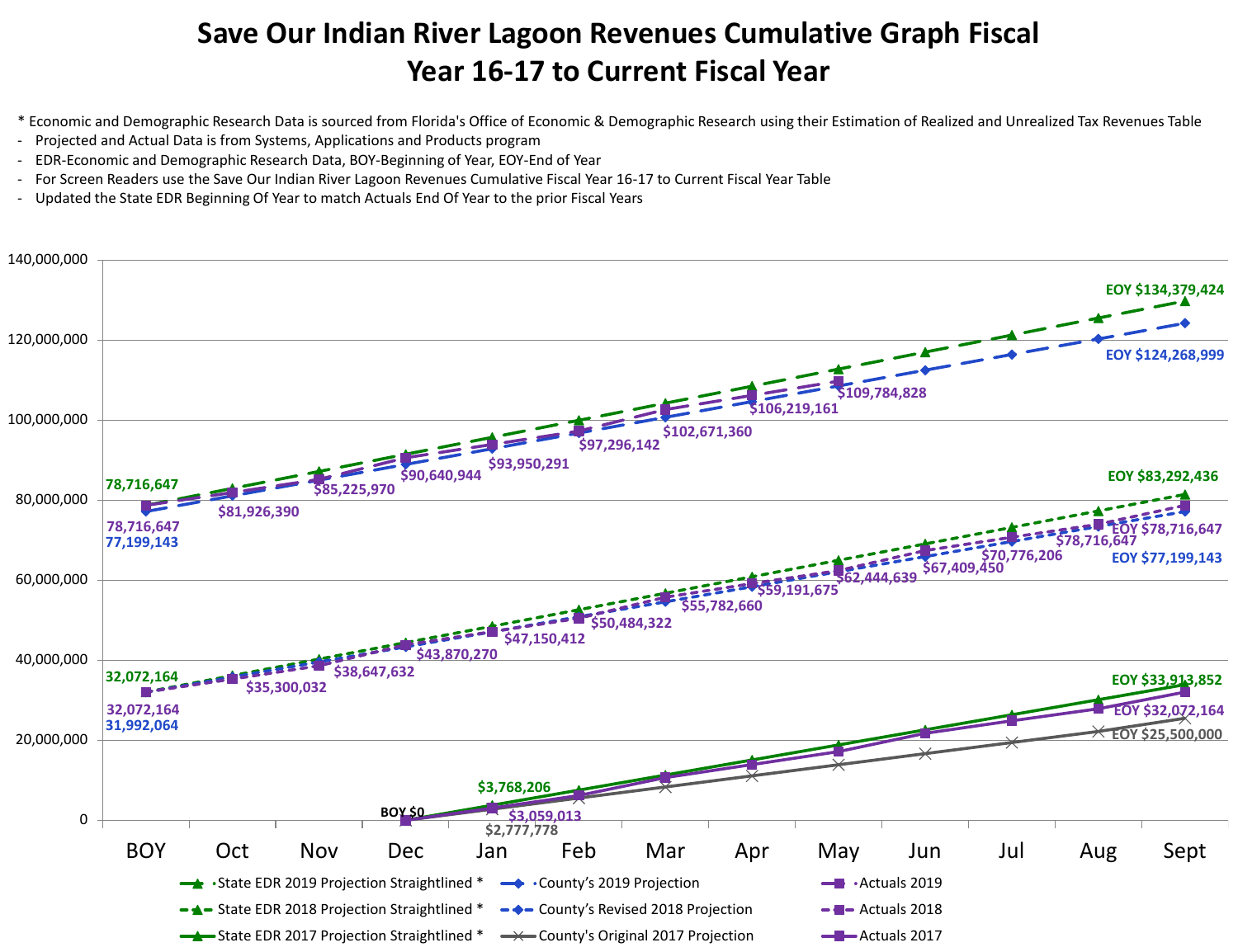## **Save Our Indian River Lagoon Revenues Cumulative Chart Fiscal Year 16‐17 to Current Fiscal Year**

\* Economic and Demographic Research Data is sourced from Florida's Office of Economic & Demographic Research using their Estimation of Realized and Unrealized Tax Revenues Table

- Projected and Actual Data is from Systems, Applications and Products program
- EDR-Economic and Demographic Research Data, BOY-Beginning of Year, EOY-End of Year

| Month      | <b>State EDR</b><br>2019<br>Projection<br><b>Straightlined</b> | County's<br>2019<br>Projection | <b>Actuals 2019</b> | <b>State EDR</b><br>2018<br>Projection<br><b>Straightlined</b> | County's<br><b>Revised</b><br>2018<br>Projection | <b>Actuals 2018</b> | <b>State EDR</b><br>2017<br>Projection<br><b>Straightlined</b> | County's<br><b>Original</b><br>2017<br>Projection | <b>Actuals 2017</b> |
|------------|----------------------------------------------------------------|--------------------------------|---------------------|----------------------------------------------------------------|--------------------------------------------------|---------------------|----------------------------------------------------------------|---------------------------------------------------|---------------------|
| <b>BOY</b> | \$83,292,436                                                   | \$77,199,143                   | \$78,716,647        | \$33,913,852                                                   | \$31,992,064                                     | \$32,072,164        | \$0                                                            | \$0                                               | \$0                 |
| Oct        | \$87,549,685                                                   | \$81,121,631                   | \$81,926,390        | \$38,028,734                                                   | \$35,832,746                                     | \$35,300,032        | \$0                                                            | \$0                                               | \$0                 |
| Nov        | \$91,806,934                                                   | \$85,044,119                   | \$85,225,970        | \$42,143,616                                                   | \$39,593,327                                     | \$38,647,632        | \$0                                                            | \$0                                               | \$0                 |
| Dec        | \$96,064,183                                                   | \$88,966,607                   | \$90,640,944        | \$46,258,498                                                   | \$43,353,909                                     | \$43,870,270        | \$0                                                            | \$0                                               | \$0                 |
| Jan        | \$100,321,432                                                  | \$92,889,095                   | \$93,950,291        | \$50,373,380                                                   | \$47,114,490                                     | \$47,150,412        | \$3,768,206                                                    | \$2,777,778                                       | \$3,059,013         |
| Feb        | \$104,578,681                                                  | \$96,811,583                   | \$97,296,142        | \$54,488,262                                                   | \$50,875,072                                     | \$50,484,322        | \$7,536,412                                                    | \$5,555,556                                       | \$6,217,230         |
| Mar        | \$108,835,930                                                  | \$100,734,071                  | \$102,671,360       | \$58,603,144                                                   | \$54,635,653                                     | \$55,782,660        | \$11,304,617                                                   | \$8,333,334                                       | \$10,686,395        |
| Apr        | \$113,093,179                                                  | \$104,656,559                  | \$106,219,161       | \$62,718,026                                                   | \$58,396,235                                     | \$59,191,675        | \$15,072,823                                                   | \$11,111,112                                      | \$13,941,510        |
| May        | \$117,350,428                                                  | \$108,579,047                  | \$109,784,828       | \$66,832,908                                                   | \$62,156,817                                     | \$62,444,639        | \$18,841,029                                                   | \$13,888,890                                      | \$17,177,137        |
| Jun        | \$121,607,677                                                  | \$112,501,535                  |                     | \$70,947,790                                                   | \$65,917,398                                     | \$67,409,450        | \$22,609,235                                                   | \$16,666,668                                      | \$21,754,009        |
| Jul        | \$125,864,926                                                  | \$116,424,023                  |                     | \$75,062,672                                                   | \$69,677,980                                     | \$70,776,206        | \$26,377,441                                                   | \$19,444,446                                      | \$24,898,729        |
| Aug        | \$130,122,175                                                  | \$120,346,511                  |                     | \$79,177,554                                                   | \$73,438,561                                     | \$74,021,947        | \$30,145,647                                                   | \$22,222,224                                      | \$27,890,034        |
| Sept       | \$134,379,424                                                  | \$124,268,999                  |                     | \$83,292,436                                                   | \$77,199,143                                     | \$78,716,647        | \$33,913,852                                                   | \$25,500,000                                      | \$32,072,164        |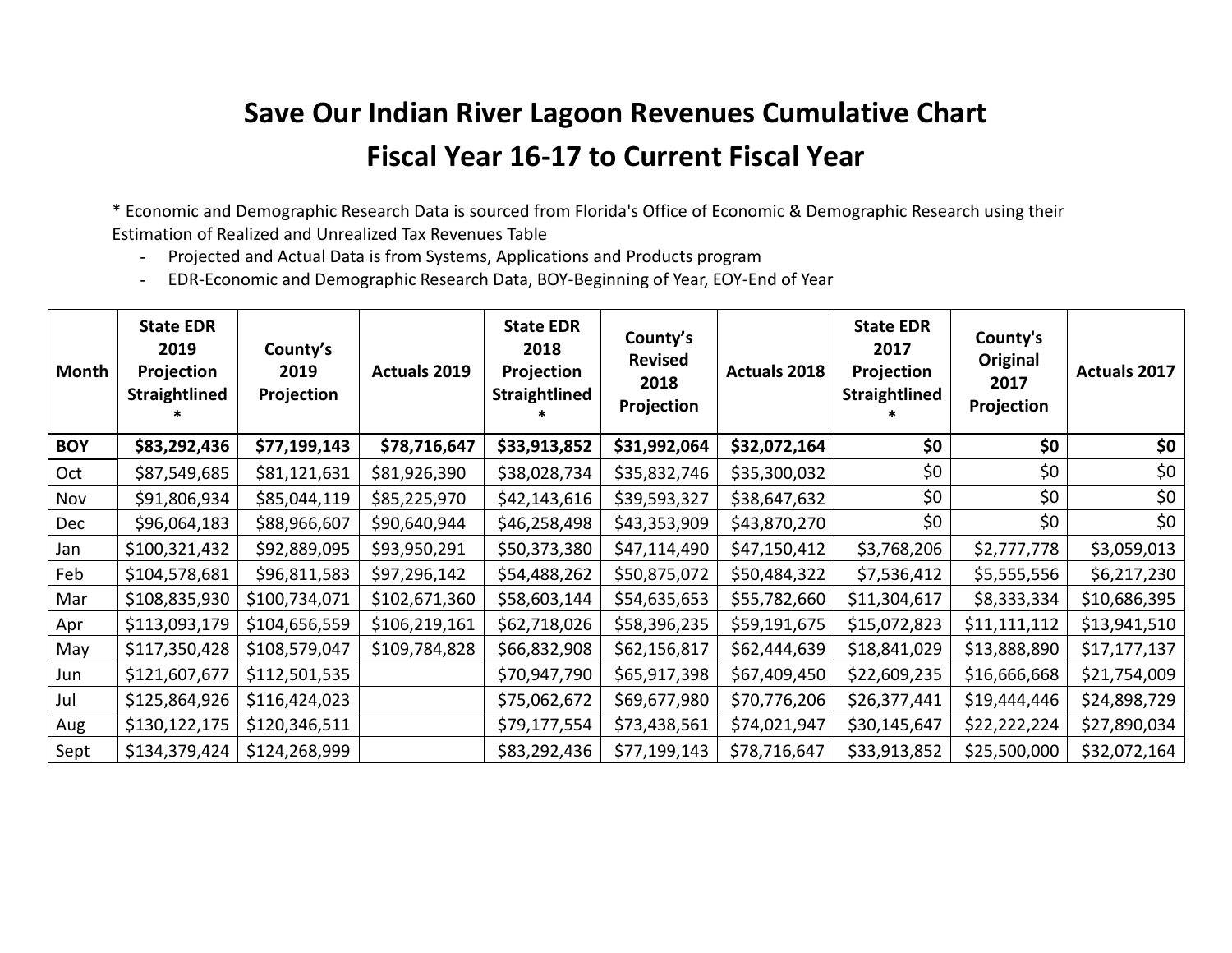## **Save Our Indian River Lagoon - FY 2019**

Quarterly Financial Statement

Date Range 09 May 2019 - 08 August 2019

Fund 1260

| <b>Revenues</b>                                |    | <b>Budget</b> |    | <b>Total Assigned YTD*</b> | % Earned |
|------------------------------------------------|----|---------------|----|----------------------------|----------|
|                                                |    |               |    |                            |          |
| Taxes                                          | \$ | 46,088,184    | \$ | 27,502,513                 | 59.67%   |
| <b>Interest Earned</b>                         | S  | 1,404,635     | S  | 1,212,467                  | 86.32%   |
| Sale of Surplus County Furniture and Equipment |    |               |    | 2,063                      |          |
| <b>Insurance Claims</b>                        |    |               |    | $\overline{\phantom{0}}$   |          |
| <b>Federal Grants</b>                          | S  | 1,357,269     | S  |                            |          |
| <b>State Grants</b>                            | S  | 226,212       | S. | $\overline{\phantom{0}}$   |          |
| Cost Sharing - SJRWMD                          |    |               |    |                            |          |
| <b>Statutory Reduction</b>                     | \$ | (2,453,815)   |    |                            |          |
| <b>Balance Forward</b>                         | \$ | 75,618,341    | S  | 75,618,341                 |          |
| Total                                          |    | 122,240,826   |    | 104,335,385                |          |

| <b>Expenditures (Roll-Up)</b>                            |    | <b>Budget</b>            |    | <b>Total Assigned YTD*</b> | <b>Actuals</b> |           |
|----------------------------------------------------------|----|--------------------------|----|----------------------------|----------------|-----------|
|                                                          |    |                          |    |                            |                |           |
| <b>Compensation &amp; Benefits</b>                       |    | 460,338                  | S  | 393,881                    | \$             | 372,606   |
| <b>Operating Expenses</b>                                |    | 216,051                  | Ś  | 159,247                    | Ś              | 110,170   |
| Capital Outlay                                           |    | 5,774                    | Ś  |                            |                |           |
| <b>Transfers</b>                                         |    | $\overline{\phantom{a}}$ |    | $\overline{\phantom{0}}$   | Ś              |           |
| SOIRL Projects funded under Operating Expenses           | Ś  | 6,921,643                | \$ | 675,837                    | \$             | 348,499   |
| SOIRL Projects funded under Capital Improvement          | \$ | 43,160,603               | \$ | 2,760,129                  | \$             | 545,794   |
| SOIRL Projects funded under Aid to Gov't Agencies        |    | 41,713,123               | Ś  | 4,490,477                  | \$             | 654,525   |
| SOIRL Projects funded under Aid to Private Organizations |    | 716,800                  | Ś  | 10,680                     | \$             | 10,680    |
| Contingency                                              |    | 5,509,896                | \$ |                            |                |           |
| Reserves                                                 |    | 35,941,963               | \$ | $\overline{\phantom{a}}$   |                |           |
| Total                                                    |    | 134,646,191              | \$ | 8,490,251                  | S              | 2,042,274 |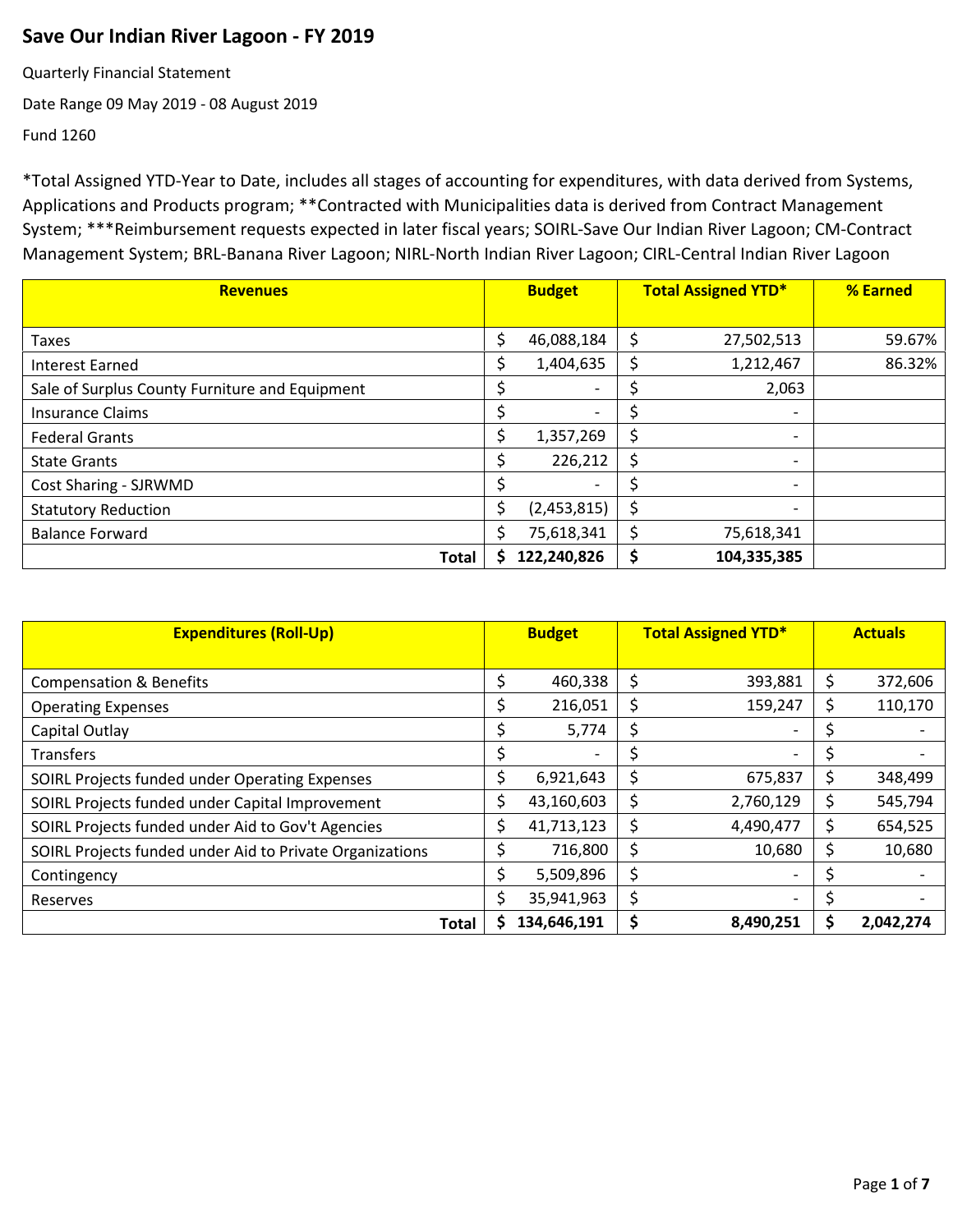| <b>Project Title</b><br><b>SOIRL Projects funded under Operating</b> | Contracted**  | <b>Budget</b>   | <b>Total Assigned YTD*</b> | <b>Actuals</b> |
|----------------------------------------------------------------------|---------------|-----------------|----------------------------|----------------|
| <b>Expenses</b>                                                      |               |                 |                            |                |
| 1/2-Project Monitoring (Respond)                                     |               |                 |                            |                |
| CM's: 3972, 3971, 3959, 3690, 3979, 3973,                            | \$<br>465,884 | \$<br>1,951,462 | \$<br>465,884              | \$<br>239,810  |
| 4047, 4101                                                           |               |                 |                            |                |
| 1/2-Community Awareness Initiatives                                  | \$<br>15,000  | \$<br>46,147    | \$<br>15,000               | \$<br>13,763   |
| 1/2-Fertilizer Management Public                                     | \$<br>147,138 | \$<br>176,625   | \$<br>147,138              | \$<br>61,820   |
| Education                                                            |               |                 |                            |                |
| A1/2-Grass Clippings Public Education                                |               |                 |                            |                |
| CM-3969                                                              | \$<br>20,000  | \$<br>40,650    | \$<br>20,000               | \$<br>20,000   |
| Unfunded A1/2-Excess Irrigation Public                               |               |                 |                            |                |
| Education                                                            | \$            | \$<br>100,813   | \$                         | \$             |
| Unfunded A1/2-Stormwater Pond                                        |               |                 |                            |                |
| <b>Maintenance Public Education</b>                                  | \$            | \$<br>100,813   | \$                         | \$             |
| A1/2-Septic System Maintenance Public                                | \$<br>27,815  | \$<br>100,813   | \$<br>27,815               | \$<br>13,107   |
| Education                                                            |               |                 |                            |                |
| 1/2-Septic Upgrades-BRL-50 Upgrades                                  | \$            | \$<br>813,520   | \$                         | \$             |
| 1/2-Septic Upgrades-NIRL-75 Upgrades                                 | \$            | 1,220,800       | \$                         | \$             |
| 1/2-Septic Upgrades-CIRL-94 Upgrades                                 | \$            | 1,530,000       | \$                         | \$             |
| A1-Sewer Laterals Pilot Project                                      | \$            | \$<br>840,000   | \$                         | \$             |
| SOIRL Projects funded under Operating                                | \$<br>675,837 | \$<br>6,921,643 | \$<br>675,837              | \$<br>348,499  |
| <b>Expenses Subtotal</b>                                             |               |                 |                            |                |

| <b>Project Title</b><br><b>SOIRL Projects funded under Capital</b>             | Contracted**  |     | <b>Budget</b> | <b>Total Assigned YTD*</b>     | <b>Actuals</b> |
|--------------------------------------------------------------------------------|---------------|-----|---------------|--------------------------------|----------------|
| <b>Improvement</b>                                                             |               |     |               |                                |                |
| 0/2-Septic Removal-BRL-Sykes Creek M<br>CM-3838                                | \$<br>188,000 | \$  | 1,139,575     | \$<br>188,000                  | \$<br>29,600   |
| 0-Septic Removal-BRL-Sykes Creek T<br>CM-3839                                  | \$<br>280,500 | \$  | 300,000       | \$<br>280,500                  | \$<br>54,600   |
| 0/1-Septic Removal-NIRL-South Central C<br>CM-3840                             | \$<br>373,163 | \$. | 2,640,000     | \$<br>373,163                  | \$<br>97,065   |
| S0-Septic Removal-CIRL-Micco Sewer Line<br>Extension CM-3831, CM-3709, CM-3678 | \$<br>71,940  | \$. | 1,267,036     | \$<br>71,940                   | \$<br>13,800   |
| 1-Septic Removal-BRL-Sykes Creek N<br>CM-3830                                  | \$<br>47,090  | \$. | 1,700,682     | \$<br>47,090                   | \$<br>25,443   |
| Unfunded 0/2-Muck Removal-NIRL-Mims<br>Outflow CM-3832                         | \$            | \$  | 400,000       | \$<br>$\overline{\phantom{a}}$ | \$             |
| 1/2-Muck Removal-NIRL-Grand Canal<br><b>Muck Dredging</b>                      | \$            | \$  | 1,500,000     | \$<br>$\overline{\phantom{a}}$ | \$             |
| 1/2-Muck Removal-NIRL-Eau Gallie Muck<br>Dredging CM-3975                      | \$<br>12,470  | \$  | 7,033,530     | \$<br>12,470                   | \$<br>12,525   |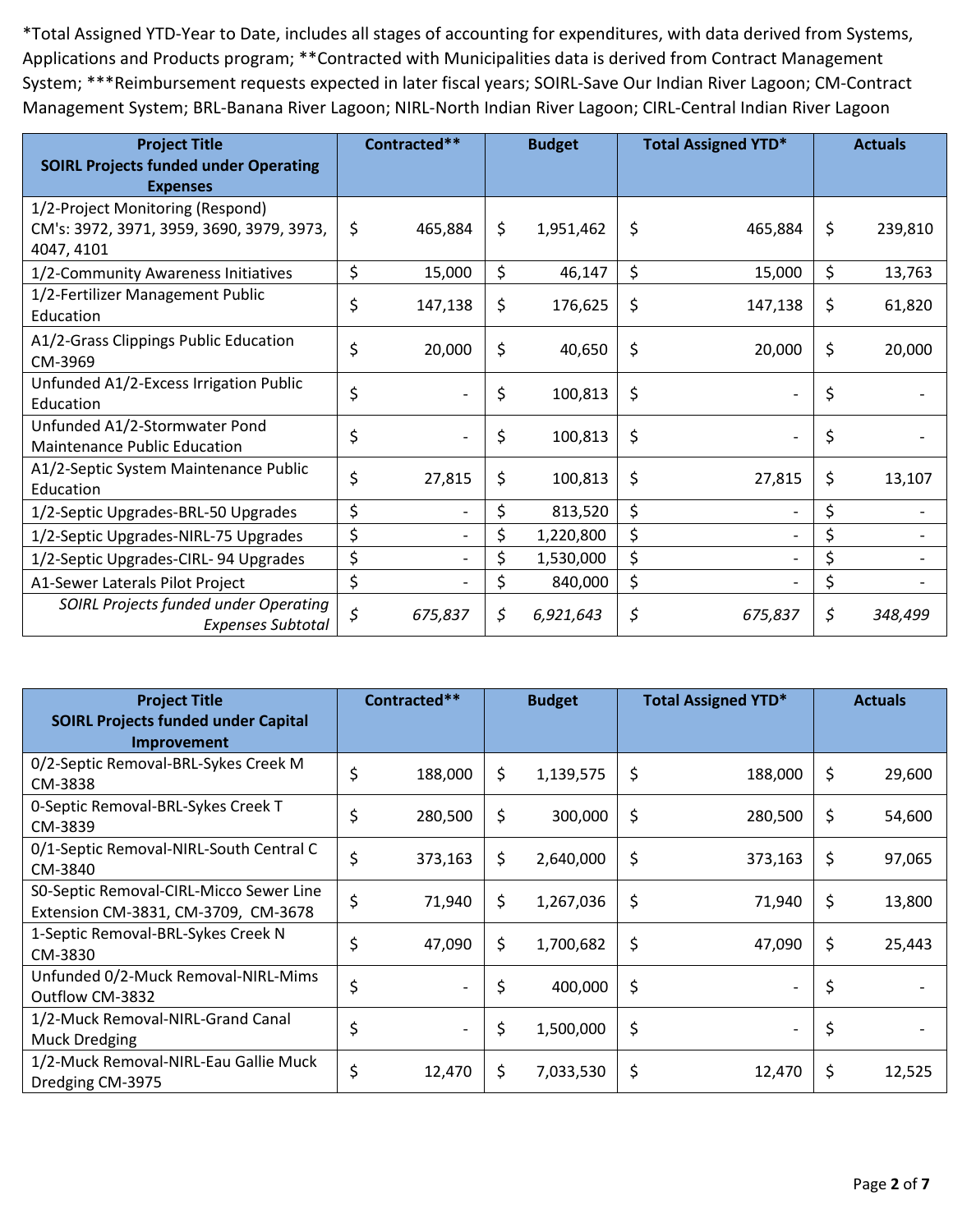| <b>Project Title</b>                                              |    | Contracted**             |    | <b>Budget</b> |    | <b>Total Assigned YTD*</b> |    | <b>Actuals</b> |
|-------------------------------------------------------------------|----|--------------------------|----|---------------|----|----------------------------|----|----------------|
| <b>SOIRL Projects funded under Capital</b>                        |    |                          |    |               |    |                            |    |                |
| <b>Improvement Cont'd</b>                                         |    |                          |    |               |    |                            |    |                |
| 1/2-Muck Removal-BRL-Sykes Creek                                  | \$ | 208,728                  | \$ | 2,018,783     | \$ | 8,728                      | \$ |                |
| Muck Dredging CM-3833                                             |    |                          |    |               |    |                            |    |                |
| A1-Muck Removal-CIRL-Turkey Creek                                 |    |                          |    |               |    |                            |    |                |
| Muck Dredging CM-3966, 3967,                                      | \$ | 680,696                  | \$ | 688,494       | \$ | 680,696                    | \$ | 54,462         |
| <b>COMPLETE</b>                                                   |    |                          |    |               |    |                            |    |                |
| A1-Muck Removal-BRL-Merritt Island<br>Muck Dredging Phase I       | \$ | 8,728                    | \$ | 1,018,783     | \$ | 8,728                      | \$ |                |
| A1-Muck Removal-NIRL-Titusville Muck                              |    |                          |    |               |    |                            |    |                |
| Dredging CM-3975                                                  | \$ | 151,288                  | \$ | 433,530       | \$ | 151,288                    | \$ | 80,235         |
| Unfunded A1-Muck Removal-IRL-                                     |    |                          |    |               |    |                            |    |                |
| Melbourne Causeway Muck Dredging                                  | \$ | $\overline{a}$           | \$ | 481,474       | \$ | $\overline{\phantom{a}}$   | \$ |                |
| Unfunded 2-Muck Removal-BRL-8%                                    |    |                          |    |               |    |                            |    |                |
| <b>Canals Muck Dredging</b>                                       | \$ | $\overline{\phantom{a}}$ | \$ | 4,600,000     | \$ | $\overline{\phantom{a}}$   | \$ |                |
| Unfunded 2-Muck Removal-BRL-Mathers                               |    |                          |    |               |    |                            |    |                |
| Area Muck Dredging                                                | \$ |                          | \$ | 3,000,000     | \$ |                            | \$ |                |
| S0-Stormwater Projects-NIRL-Huntington                            |    |                          |    |               |    |                            |    |                |
| Pond Denitrification CM-4015                                      | \$ | 13,390                   | \$ | 104,720       | \$ | 13,390                     | \$ | 2,259          |
| S0-Stormwater Projects-NIRL-Flounder                              |    |                          |    |               |    |                            |    |                |
| Creek Pond CM-3907                                                | \$ | 7,117                    | \$ | 59,581        | \$ | 7,118                      | \$ | 4,920          |
| S0-Stormwater Projects-NIRL-John Roads                            | \$ | 7,117                    | \$ | 94,042        | \$ | 7,118                      | \$ | 1,544          |
| Pond CM-3906                                                      |    |                          |    |               |    |                            |    |                |
| S0-Stormwater Projects-NIRL-Kingsmill-                            | \$ | $\overline{a}$           | \$ |               | \$ | $\overline{\phantom{a}}$   | \$ |                |
| Aurora Phase II ***                                               |    |                          |    |               |    |                            |    |                |
| 1-Stormwater Projects-BRL-Basin 989                               | \$ |                          | \$ | 100,000       | \$ | $\overline{\phantom{a}}$   | \$ |                |
| Denitrification                                                   |    |                          |    |               |    |                            |    |                |
| Unfunded 1-Stormwater Projects-BRL-                               | \$ | $\overline{a}$           | \$ | 100,000       | \$ |                            | \$ |                |
| Basin 1071 Denitrification                                        |    |                          |    |               |    |                            |    |                |
| Unfunded 1-Stormwater Projects-BRL-                               | \$ | $\overline{a}$           | \$ | 100,000       | \$ | $\overline{\phantom{a}}$   | \$ |                |
| Basin 1172 Denitrification                                        |    |                          |    |               |    |                            |    |                |
| Unfunded 1-Stormwater Projects-BRL-<br>Basin 1222 Denitrification | Ş  | $\overline{\phantom{a}}$ | Ş  | 100,000       | Ş  | $\overline{\phantom{a}}$   | Ş  |                |
| Unfunded 1-Stormwater Projects-NIRL-                              |    |                          |    |               |    |                            |    |                |
| <b>Basin 1318 Denitrification</b>                                 | \$ |                          | \$ | 100,000       | \$ | $\overline{a}$             | \$ |                |
| Unfunded 2-Stormwater Projects-NIRL-                              |    |                          |    |               |    |                            |    |                |
| <b>Denitrification Basin</b>                                      | \$ |                          | \$ | 10,000        | \$ |                            | \$ |                |
| Unfunded 2-Stormwater Projects-BRL-                               |    |                          |    |               |    |                            |    |                |
| <b>Denitrification Basin</b>                                      | \$ |                          | \$ | 100,000       | \$ | $\overline{\phantom{a}}$   | \$ |                |
| Unfunded 2-Stormwater Projects-CIRL-                              |    |                          |    |               |    |                            |    |                |
| <b>Denitrification Basin</b>                                      | \$ |                          | \$ | 10,000        | \$ | $\overline{a}$             | \$ |                |
| 2-Stormwater Projects-BRL-Basin 1349                              |    |                          |    |               |    |                            |    |                |
| <b>Denitrification CM-4273</b>                                    | \$ | 19,975                   | \$ | 100,000       | \$ | 19,975                     | \$ | 12,993         |
| 2-Stormwater Projects-BRL-Basin 1409                              |    |                          |    |               |    |                            |    |                |
| Denitrification CM-4274                                           | \$ | 19,980                   | \$ | 100,000       | \$ | 19,980                     | \$ | 14,473         |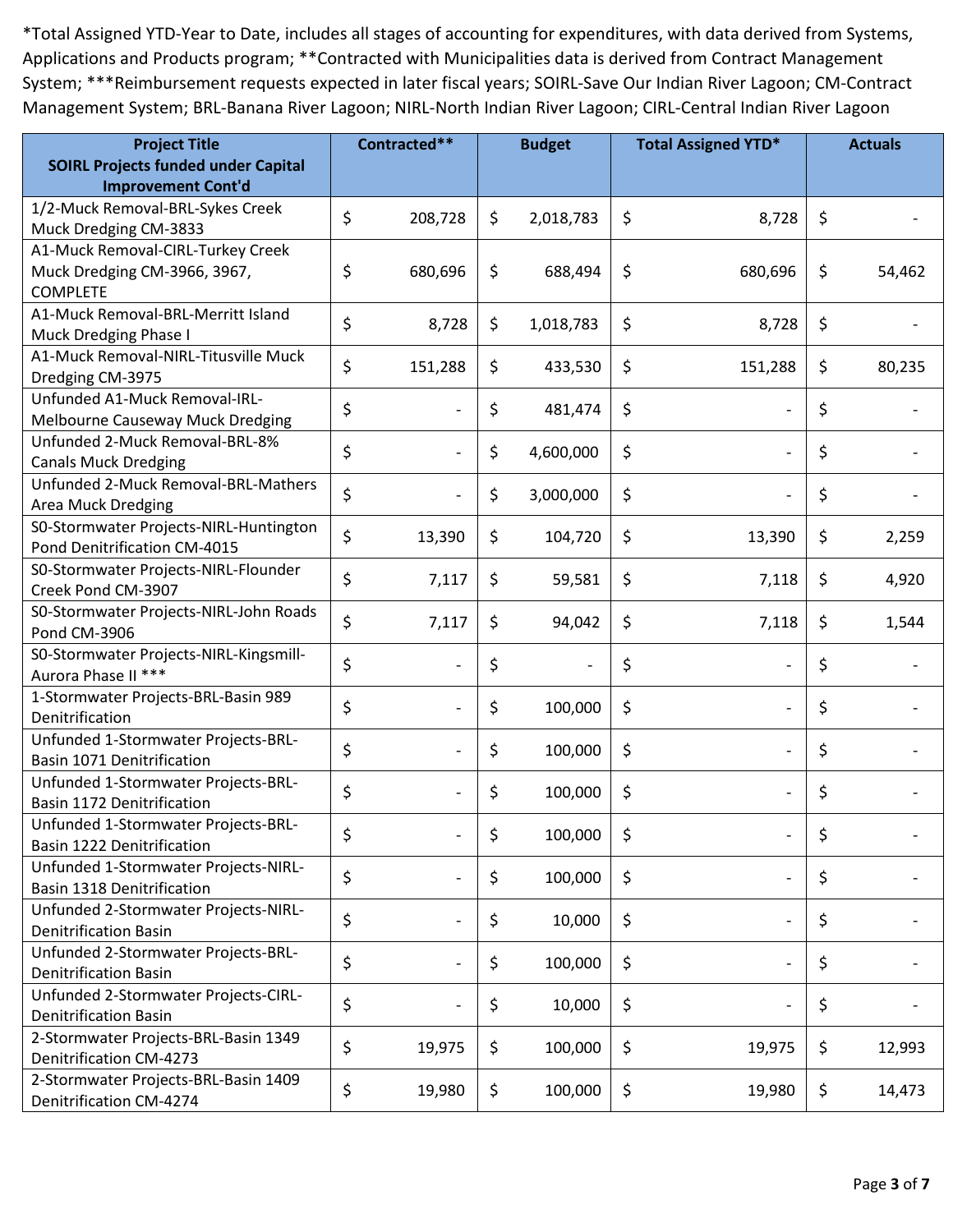| <b>Project Title</b><br><b>SOIRL Projects funded under Capital</b> | Contracted**    | <b>Budget</b> |            |         | <b>Total Assigned YTD*</b> | <b>Actuals</b> |
|--------------------------------------------------------------------|-----------------|---------------|------------|---------|----------------------------|----------------|
| <b>Improvement Cont'd</b>                                          |                 |               |            |         |                            |                |
| Unfunded 1-Oyster Reef Living                                      | \$              | \$            | 47,350     | \$      |                            | \$             |
| Shoreline-BRL-Marsh Harbor                                         |                 |               |            |         |                            |                |
| 1-Oyster Reef Living Shoreline-CIRL-                               |                 |               |            |         |                            |                |
| <b>Riverview Senior Resort CM-3806</b>                             | \$              | \$            | 15,152     | \$      |                            | \$             |
| Completed Year 1, Fiscal Year 17/18                                |                 |               |            |         |                            |                |
| 1-Oyster Reef Living Shoreline-NIRL-                               | \$              | \$            | 179,930    | \$      |                            | \$             |
| Indian River Drive                                                 |                 |               |            |         |                            |                |
| A1-Plants Living Shoreline-NIRL-Indian                             | \$              | \$            | 22,860     | \$      |                            | \$             |
| <b>River Drive</b>                                                 |                 |               |            |         |                            |                |
| A2-Oyster Reef Living Shoreline-BRL                                | \$              |               | 472,186    | \$      |                            | \$             |
| A2-Oyster Reef Living Shoreline-NIRL                               | \$              |               | 488,210    | \$      |                            |                |
| A2-Oyster Reef Living Shoreline-CIRL                               | \$              |               | 91,115     | $\zeta$ |                            | \$             |
| A2- Plants Living Shoreline-BRL                                    | \$              |               | 59,623     | \$      |                            | \$             |
| A2- Plants Living Shoreline-NIRL                                   | \$              |               | 62,802     | \$      |                            | \$             |
| A2- Plants Living Shoreline-CIRL                                   | \$              |               | 15,780     | \$      |                            | \$             |
| SOIRL Projects funded under Capital<br><b>Improvement Subtotal</b> | \$<br>2,090,182 | \$            | 30,755,238 | \$      | 1,890,183                  | \$<br>403,918  |

| <b>Project Title</b><br><b>SOIRL Projects funded under Aid to</b><br><b>Gov't Agencies</b> | Contracted**                   | <b>Budget</b>   | <b>Total Assigned YTD*</b> |                          | <b>Actuals</b> |
|--------------------------------------------------------------------------------------------|--------------------------------|-----------------|----------------------------|--------------------------|----------------|
| 0/1/2-Waste Water Treatment Facility<br>Upgrades-NIRL-Titusville Osprey<br>CM-3627         | \$<br>909,414                  | \$<br>8,195,000 | \$                         | 909,414                  | \$<br>72,134   |
| 1/2-Waste Water Treatment Upgrade-<br>CIRL-Palm Bay CM-3934                                | \$<br>156,427                  | \$<br>1,435,652 | \$                         | 876,427                  | \$<br>101,679  |
| 2-Waste Water Treatment - CIRL-<br><b>Melbourne Grant Street</b>                           | \$                             | \$<br>5,919,837 | \$                         |                          | \$             |
| A1-Muck Removal-BLR-Cocoa Beach<br>Phase III Muck Dredging & Interstitial<br>CM-3986       | \$<br>632,645                  | \$<br>1,317,719 | \$                         | 632,645                  | \$<br>387,533  |
| A1-Muck Removal-BLR-Indian Harbour<br>Beach Muck Dredging & Interstitial                   | \$<br>$\overline{\phantom{0}}$ | \$<br>5,707,768 | \$                         | $\overline{\phantom{a}}$ | \$             |
| SO-Septic Removal-NIRL-MIRA                                                                | \$<br>211,438                  | \$<br>211,438   | \$                         |                          | \$             |
| S0-Septic Removal-CIRL-Melbourne-<br>Hoag Sewer Conversion CM-3932 ***                     | \$<br>86,061                   | \$<br>86,031    | \$                         | 86,031                   | \$             |
| S0-Septic Removal-CIRL-Melbourne-<br>Penwood Sewer Conversion CM-3789                      | \$<br>40,632                   | \$<br>40,632    | \$                         | 40,632                   | \$             |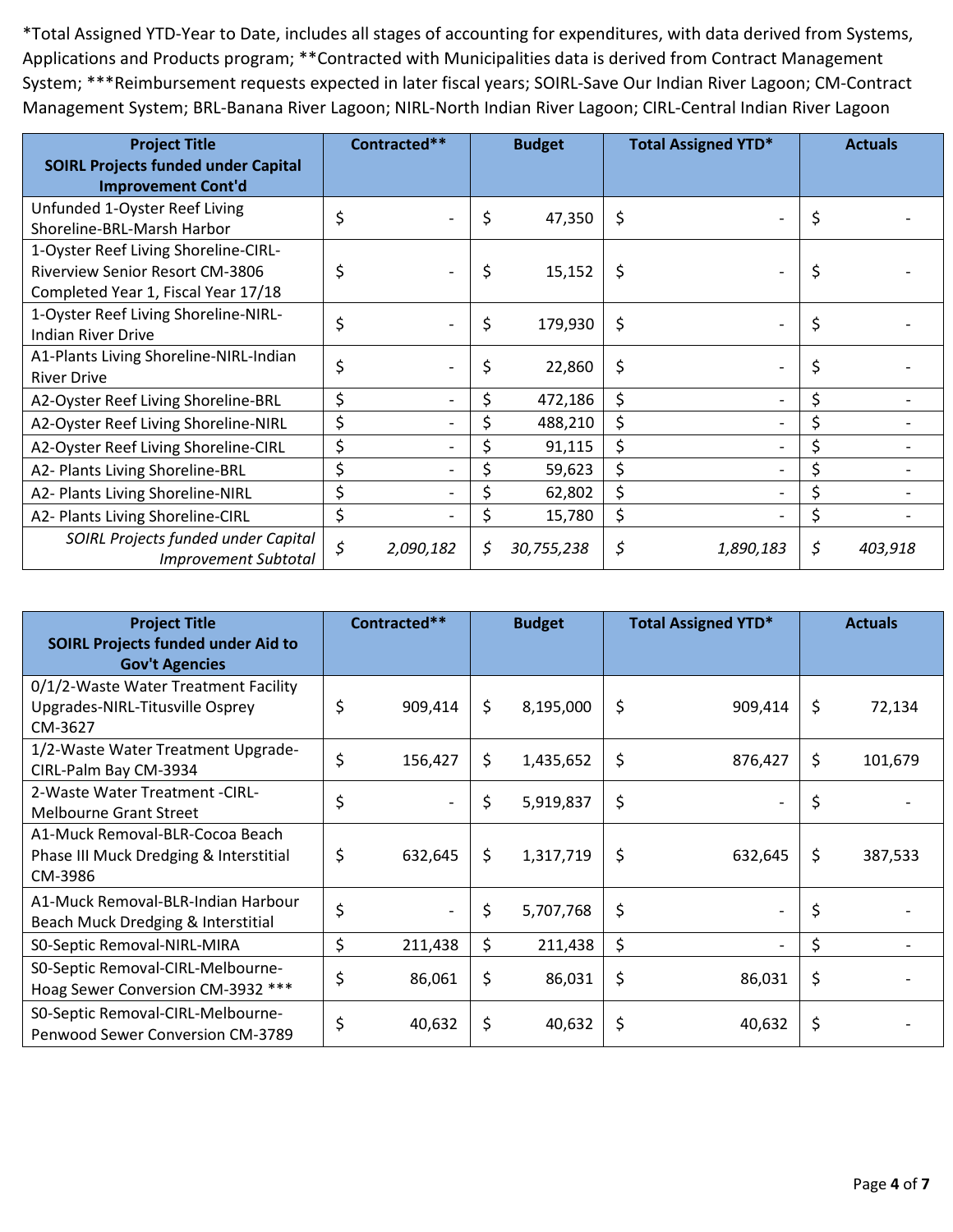| <b>Project Title</b>                                  | Contracted**                   | <b>Budget</b> |           | <b>Total Assigned YTD*</b> |    | <b>Actuals</b> |  |
|-------------------------------------------------------|--------------------------------|---------------|-----------|----------------------------|----|----------------|--|
| <b>SOIRL Projects funded under Aid to</b>             |                                |               |           |                            |    |                |  |
| <b>Gov't Agencies Cont'd</b>                          |                                |               |           |                            |    |                |  |
| 1-Septic Removal-CIRL-Palm Bay B                      | \$                             | \$            | 4,700,000 | \$                         | \$ |                |  |
| (moved to outer years)                                |                                |               |           |                            |    |                |  |
| Unfunded 1-Septic Removal-CIRL-Palm                   | \$<br>$\overline{a}$           | \$            | 7,764,000 | \$                         | \$ |                |  |
| Bay Sewer Hook-Ups                                    |                                |               |           |                            |    |                |  |
| A1-Septic to Sewer-CIRL-Melbourne-<br>Riverside Drive | \$                             | \$            | 265,960   | \$                         | \$ |                |  |
| 2-Septic Removal-NIRL-Cocoa K                         | \$                             | \$            | 702,100   | \$                         | \$ |                |  |
| 2-Septic Removal-CIRL-Melbourne                       |                                |               |           |                            |    |                |  |
| (moved to outer years)                                | \$                             | \$            | 247,000   | \$                         | \$ |                |  |
| A2-Septic to Sewer-CIRL-West                          |                                |               |           |                            |    |                |  |
| Melbourne-Sylvan Estates CM-3985                      | \$<br>916,540                  | \$            | 935,656   | \$<br>916,540              | \$ | 72,324         |  |
| A2-Septic to Sewer-CIRL-West                          |                                |               |           |                            |    |                |  |
| Melbourne-Roxy Avenue                                 | \$<br>$\overline{\phantom{a}}$ | \$            | 91,835    | \$                         | \$ |                |  |
| Withdrew S0-Stormwater Project-BRL-                   |                                |               |           |                            |    |                |  |
| Cape Canaveral-Cocoa Palms LID                        | \$                             | \$            | 1,144     | \$                         | \$ |                |  |
| S0-Stormwater Project-BRL-Cape                        |                                |               |           |                            |    |                |  |
| Canaveral-Carver Cove Swale                           | \$                             | \$            | 2,816     | \$                         | \$ |                |  |
| S0-Stormwater Project-NIRL-Cocoa-                     |                                |               |           |                            |    |                |  |
| Church St Type II Baffle Box CM-4169                  | \$<br>20,856                   | \$            | 20,856    | \$<br>20,856               | \$ | 20,856         |  |
| S0-Stormwater Projects-BRL-Cape                       |                                |               |           |                            |    |                |  |
| Canaveral Projects-Cape Shores Swale                  | \$                             | \$            | 2,746     | \$                         | \$ |                |  |
| S0-Stormwater Projects-BRL-Cape                       |                                |               |           |                            |    |                |  |
| Canaveral Projects-Justamere Road                     | \$<br>$\overline{\phantom{a}}$ | \$            | 528       | \$                         | \$ |                |  |
| Swale                                                 |                                |               |           |                            |    |                |  |
| S0-Stormwater Projects-BRL-Cape                       |                                |               |           |                            |    |                |  |
| Canaveral Projects-Hitching Post Berms                | \$<br>$\overline{\phantom{a}}$ | \$            | 2,552     | \$<br>$\overline{a}$       | \$ |                |  |
| Swale                                                 |                                |               |           |                            |    |                |  |
| S0-Stormwater Projects-NIRL-Titusville-               |                                |               |           |                            |    |                |  |
| St Teresa Basin CM-3929                               | \$<br>322,200                  | \$            | 272,800   | \$<br>42,800               | \$ |                |  |
| S0-Stormwater Projects-NIRL-Titusville-               |                                |               |           |                            |    |                |  |
| South Street Basin CM-3908                            | \$<br>86,856                   | \$            | 86,856    | \$<br>86,856               | \$ |                |  |
| S0-Stormwater Projects-NIRL-Titusville-               | \$<br>208,296                  | \$            | 208,296   | \$<br>208,296              | \$ |                |  |
| La Paloma Basin CM-3933 ***                           |                                |               |           |                            |    |                |  |
| S0-Stormwater Projects-NIRL-                          |                                |               |           |                            |    |                |  |
| Melbourne-Cliff Creek Baffle Box CM-                  | \$<br>347,781                  | \$            | 347,781   | \$<br>347,781              | \$ |                |  |
| 3931 ***                                              |                                |               |           |                            |    |                |  |
| S0-Stormwater Projects-NIRL-                          |                                |               |           |                            |    |                |  |
| Melbourne-Thrush Drive Baffle Box CM-                 | \$<br>322,200                  | \$            | 322,200   | \$<br>322,200              | \$ |                |  |
| 3930 ***                                              |                                |               |           |                            |    |                |  |
| S0-Stormwater Projects-CIRL-                          | \$<br>$\overline{\phantom{a}}$ | \$            | 18,345    | \$                         | \$ |                |  |
| Melbourne-Stewart Rd Dry Retrofit                     |                                |               |           |                            |    |                |  |
| A1-Stormwater Project-BRL-Indian                      | \$                             | \$            | 26,638    | \$                         | \$ |                |  |
| Harbour Beach-Big Muddy Baffle Box                    |                                |               |           |                            |    |                |  |
| A2-Stormwater Project-BLR-Cocoa                       | \$                             | \$            | 3,017     | \$                         | \$ |                |  |
| Beach-Blakey Blvd                                     |                                |               |           |                            |    |                |  |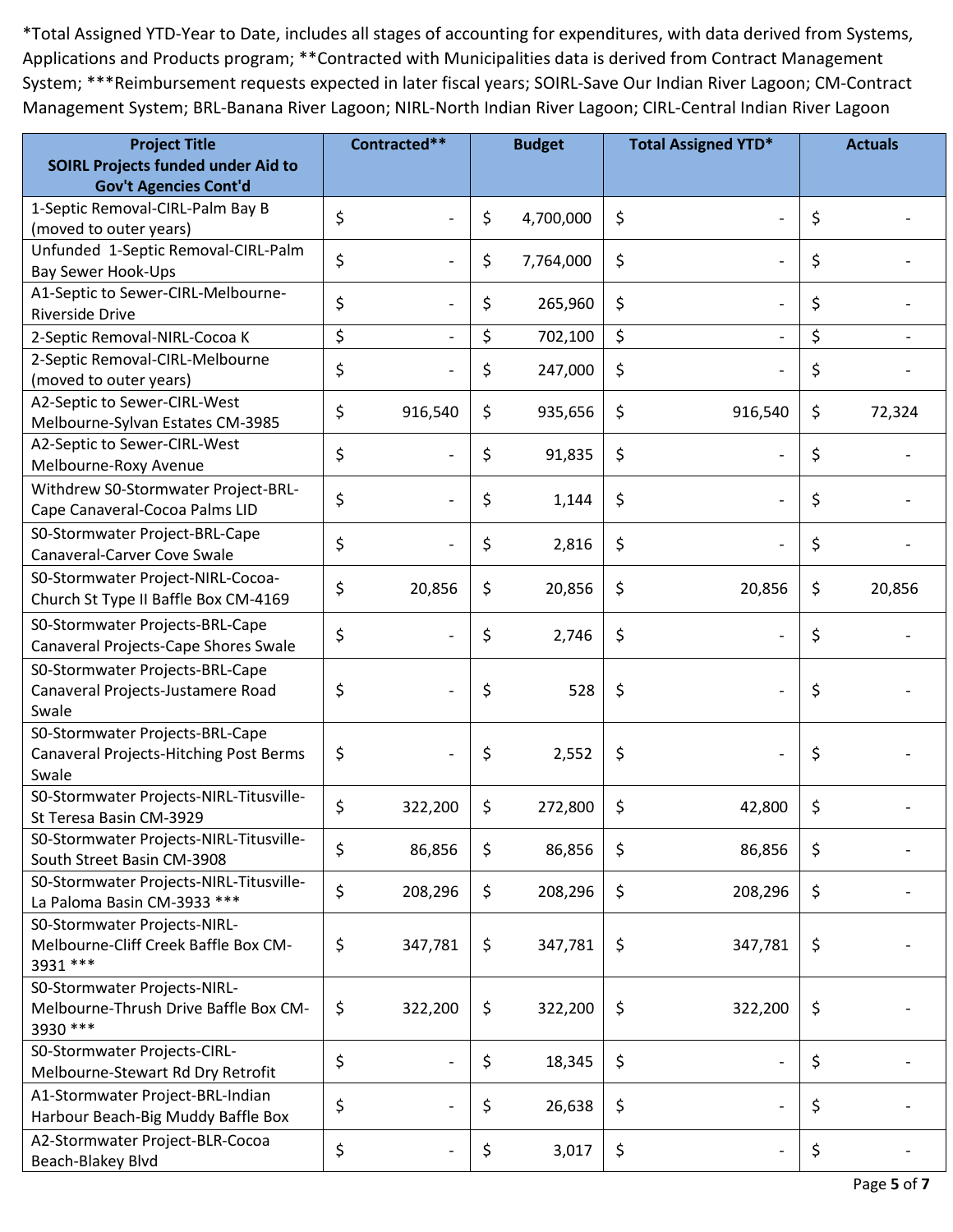| <b>Project Title</b><br><b>SOIRL Projects funded under Aid to</b>               | Contracted**                   |    | <b>Budget</b> | <b>Total Assigned YTD*</b> |           | <b>Actuals</b> |         |
|---------------------------------------------------------------------------------|--------------------------------|----|---------------|----------------------------|-----------|----------------|---------|
| <b>Gov't Agencies Cont'd</b>                                                    |                                |    |               |                            |           |                |         |
| A2-Stormwater Project-BLR-Cocoa<br>Beach-Dempsey                                | \$<br>$\overline{\phantom{0}}$ | \$ | 2,934         | \$                         |           | \$             |         |
| A2-Stormwater Projects-CIRL-<br>Melbourne-Apollo/GA Baffle Box                  | \$<br>$\overline{\phantom{0}}$ | \$ | 307,191       | \$                         |           | \$             |         |
| A2-Stormwater Projects-CIRL-<br>Melbourne-Grant Place Baffle Box                | \$<br>$\overline{\phantom{0}}$ | \$ | 85,162        | \$                         |           | \$             |         |
| A2-Stormwater Projects-CIRL-SJRWMD-<br>Melbourne-Crane Creek/M-1 Canal          | \$                             | \$ | 2,100,047     | \$                         |           | \$             |         |
| S0-Oyster/Living Shorelines-CIRL-Palm<br>Bay-Turkey Creek Shoreline Restoration | \$<br>$\overline{\phantom{0}}$ | \$ | 113,500       | \$                         |           | \$             |         |
| A1-Oyster/Living Shorelines-BRL-Cocoa<br>Beach-McNabb                           | \$<br>$\overline{a}$           | \$ | 34,056        | \$                         |           | \$             |         |
| A1-Plants/Living Shorelines-BRL-Cocoa<br>Beach-McNabb                           | \$<br>$\overline{\phantom{0}}$ | \$ | 5,760         | \$                         |           | \$             |         |
| A1-Oyster/Living Shorelines-NIRL-<br>Melbourne-Riverview Park                   | \$                             | \$ | 108,790       | \$                         |           | \$             |         |
| A1-Plants/Living Shorelines-NIRL-<br>Melbourne-Riverview Park                   | \$<br>$\overline{\phantom{a}}$ | \$ | 18,480        | \$                         |           | \$             |         |
| SOIRL Projects funded under Aid to<br>Gov't Agencies Subtotal                   | \$<br>4,261,345                | S  | 41,713,123    | \$                         | 4,490,477 | \$             | 654,525 |